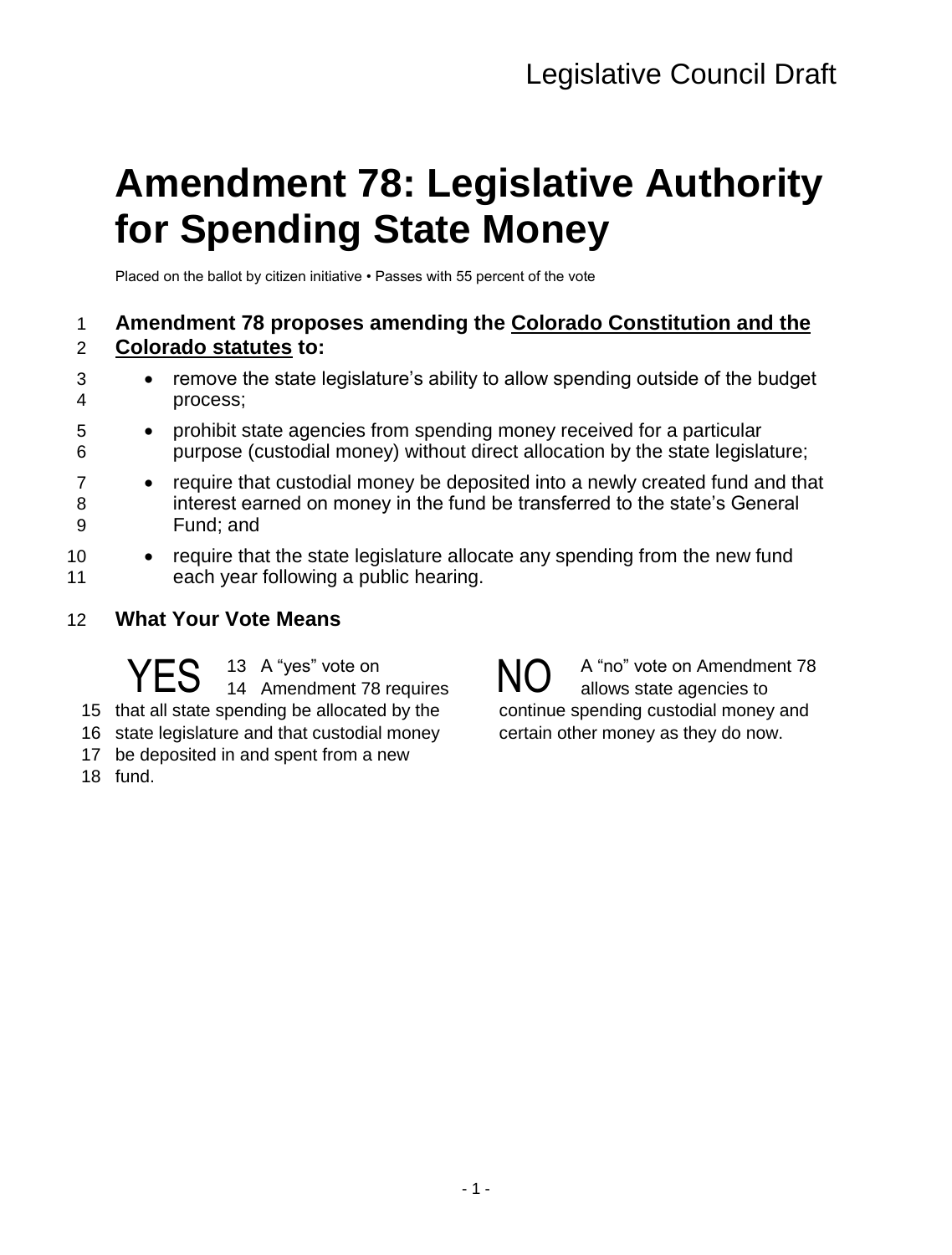## **Summary and Analysis for Amendment 78**

### **What does this measure do?**

The measure requires all state spending to be directly allocated, or

"appropriated," by the state legislature, and removes the legislature's ability to

- pass laws that allow spending outside the budget process. In state government,
- an appropriation is the primary way the legislature directly allocates money to be spent for state programs. By requiring appropriations for all spending, the
- measure disallows other currently legal ways for state agencies, public colleges
- and universities, and elected officials, such as the Governor or the Attorney
- General, to spend money without a direct allocation by the state legislature in the state budget.
- In addition, the measure deposits custodial money in a new fund, called the
- Custodial Funds Transparency Fund. It defines custodial money as money received by the state that must be used for a particular purpose. This includes
- money received from the federal government, as a legal settlement from a
- lawsuit, or as a donation from a private individual or organization. The word
- "custodial" is used to refer to the money because the state acts as the custodian of the money to ensure that it is spent on the intended purpose.

 Each year, the legislature must allocate spending from the new fund and hold a public hearing with an opportunity for public comment. Any interest earned on money in the new fund is placed in the state's General Fund, where it may be used for any purpose.

### **How is spending authorized now?**

 Under the Colorado Constitution, the state legislature has the power to direct how money will be spent by the government through the annual budget process. Each year, the state legislature passes the annual budget bill, completing a process that includes time for public input and debate by legislators. This bill sets the amount of funding available for state programs, allowing state agencies to legally spend the money allocated to them. The budget does not typically determine the spending of custodial money, as these funds originate outside of state government, and the specific purpose for which they must be used is already determined. The legislature may also pass laws that authorize spending outside of the budget process.

### **How would the measure change the process for spending custodial money?**

- All state spending would require direct legislative allocation, including the spending of custodial money. The measure does not change the particular purpose for which custodial money must be spent. However, the state legislature may make different spending decisions than state agencies would to address
- that purpose, and the timing of when some moneys are spent may change.
- The state receives custodial money throughout the year, including when the
- legislature is typically out of session between May and December.
- Implementation of the measure could require the legislature to establish a new
- process to allow spending of custodial money outside of the regular legislative
- session, or to meet for a special session. These changes may affect the timing of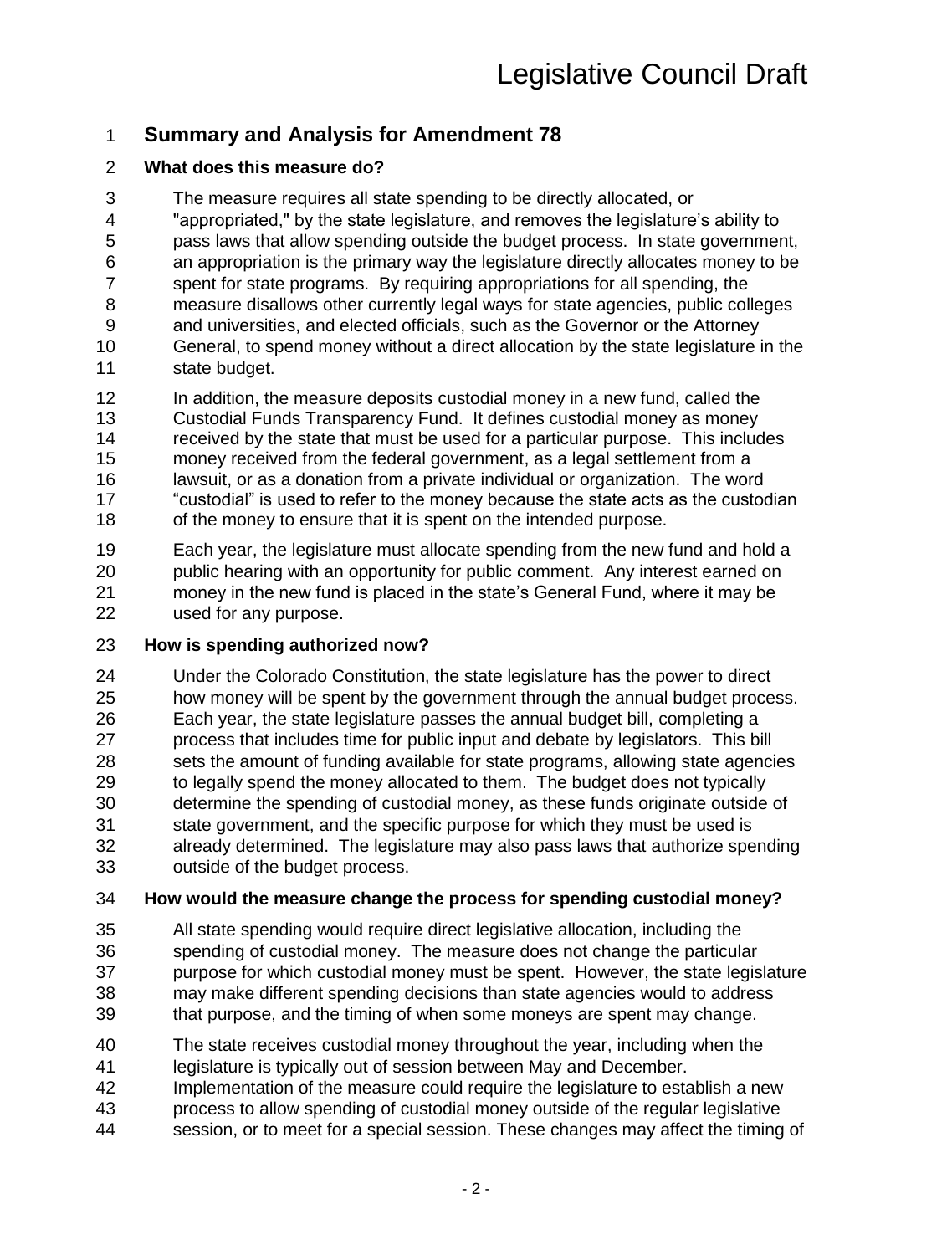certain spending decisions, potentially resulting in delayed or interrupted operations until spending is directly allocated. **What are examples of money that the measure would affect?** The state legislature would have to directly allocate the spending of all funds, including the following types of money that are not part of the current budget process. **Emergency relief funds.** For example, in 2020, the state received \$1.67 billion in federal relief funds through the Coronavirus Aid, Relief, and Economic Security Act (CARES Act), which was spent according to the Governor's executive order. **Other money from the federal government.** The federal government provides regular funding for many state programs each year including, but not 13 limited to, health care and human services, transportation, and education programs. This money is custodial when federal law says how it should be spent. Only some of this spending is currently directly allocated by the legislature. **Legal settlements.** The state receives funds from various legal settlements, such as prior and ongoing opioid-related settlements. These funds are spent by state agencies according to the applicable court orders. **Transportation funding.** Under an existing law, nearly all funding for state transportation projects is allocated by an independent commission rather than by the state legislature. **Grants.** State agencies may receive competitive grant awards from the federal government or from private organizations, which may be spent on the specific programs or purposes for which the grant was awarded. **Gifts and donations.** State agencies, colleges, and universities may receive and spend gifts or donations. **What are other impacts of this measure? State revenue limit.** Under current law, most custodial money is exempt from the state's constitutional revenue limit. Under the measure, all custodial money and the interest earned on it are exempt. **Interest revenue.** Currently, interest earned on custodial money remains available for the same purpose as the custodial money. This measure would move interest earned on the Custodial Fund Transparency Fund into the General Fund, where it could be spent by the legislature for any purpose. *For information on those issue committees that support or oppose the measures on the ballot at the November 2, 2021, election, go to the Colorado Secretary of State's elections center web site hyperlink for ballot and initiative information:*

http://www.sos.state.co.us/pubs/elections/Initiatives/InitiativesHome.html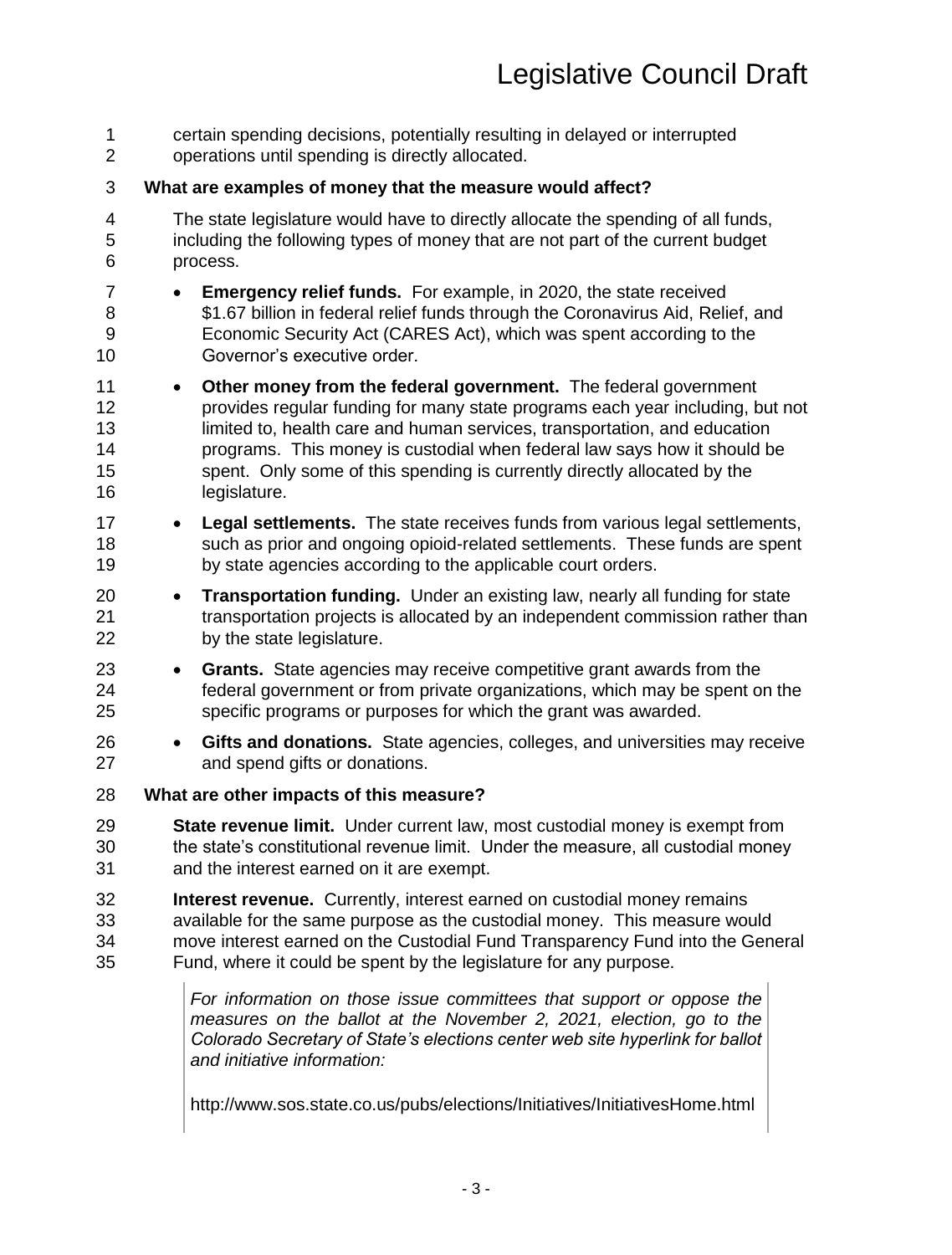## **Argument For Amendment 78**

2 1) The measure increases transparency and accountability in state government. The Governor, the Attorney General, and unelected administrators in state agencies currently spend large amounts of custodial money, often without public input or accessible public records. By requiring that all state spending be directly allocated by elected representatives, the measure allows for public participation and provides transparency in how funds are spent.

### **Argument Against Amendment 78**

9 1) The measure adds unnecessary and expensive bureaucracy and risks significant unintended consequences. A longer allocation process could delay or interrupt state services, including emergency responses to public health or wildfire disasters. Further, making grant funding subject to additional steps could jeopardize Colorado's competitiveness for grant awards, resulting in the state receiving less money. Finally, the measure shifts decision-making from program experts and independent commissions to a political process in the state legislature.

### **Fiscal Impact for Amendment 78**

- Amendment 78 increases state spending on the budgeting process, may change how custodial money is spent, and may affect state revenue, as discussed below.
- **State spending.** The measure increases spending by at least \$1.0 million annually to add new staff in state agency budget offices and the legislative budget committee. The additional staff are needed because the measure requires state agencies to submit proposed spending of custodial money for allocation by the state legislature.
- Other state spending could be affected if the state legislature makes different spending decisions than would be made by state agencies. While the purpose of the spending is not altered, the state legislature could fund different programs to implement that purpose.
- **State revenue.** The overall impact of the measure on state revenue is unknown and depends on how the measure is implemented. Because custodial funds must be placed in the new fund before being spent, the measure could move interest earnings to the General Fund rather than funds controlled by state agencies. However, whether interest earnings increase or decrease depends on many factors, including the different rates of return of the two funds and the amount of time the money remains in the new fund.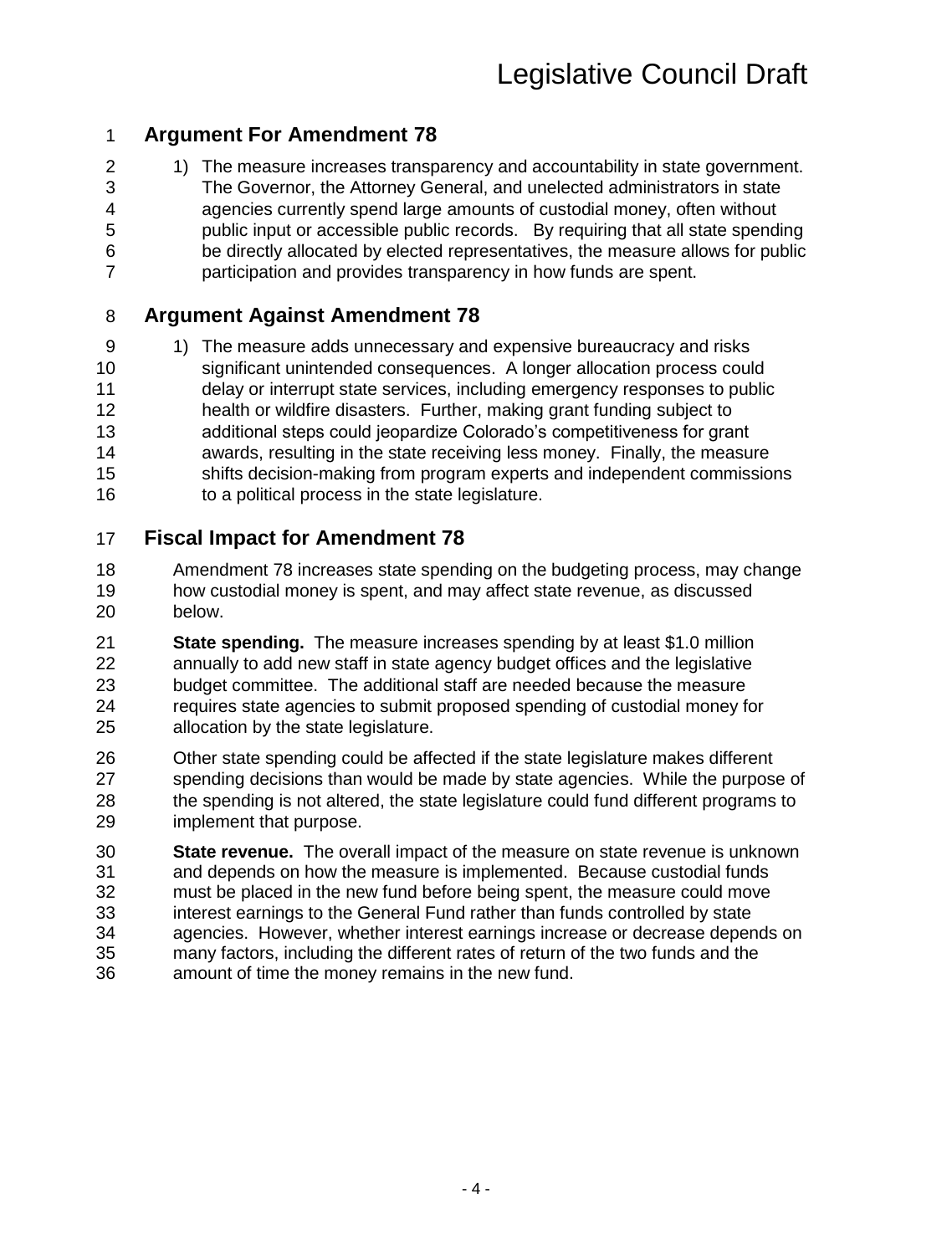# **Amendment ?: Legislative Authority for Spending State Money**

Placed on the ballot by citizen initiative • Passes with 55 percent of the vote

### 1 **Amendment ? proposes amending the Colorado Constitution and the**  2 **Colorado statutes to:**

- 3 remove the state legislature's ability to allow spending outside of the budget 4 process;
- 5 prohibit state agencies from spending money received for a particular 6 purpose (custodial money) without direct allocation by the state legislature;
- 7 require that custodial money be deposited into a newly created fund and that 8 interest earned on money in the fund be transferred to the state's General 9 Fund; and
- 10 require that the state legislature allocate any spending from the new fund 11 each year following a public hearing.
- 12 **What Your Vote Means**

 A "yes" vote on YES 13 A "yes" vote on NO that all state spending be allocated by the state legislature and that custodial money

- 17 be deposited in and spent from a new
- 18 fund.

A "no" vote on Amendment ? allows state agencies to continue spending custodial money and certain other money as they do now.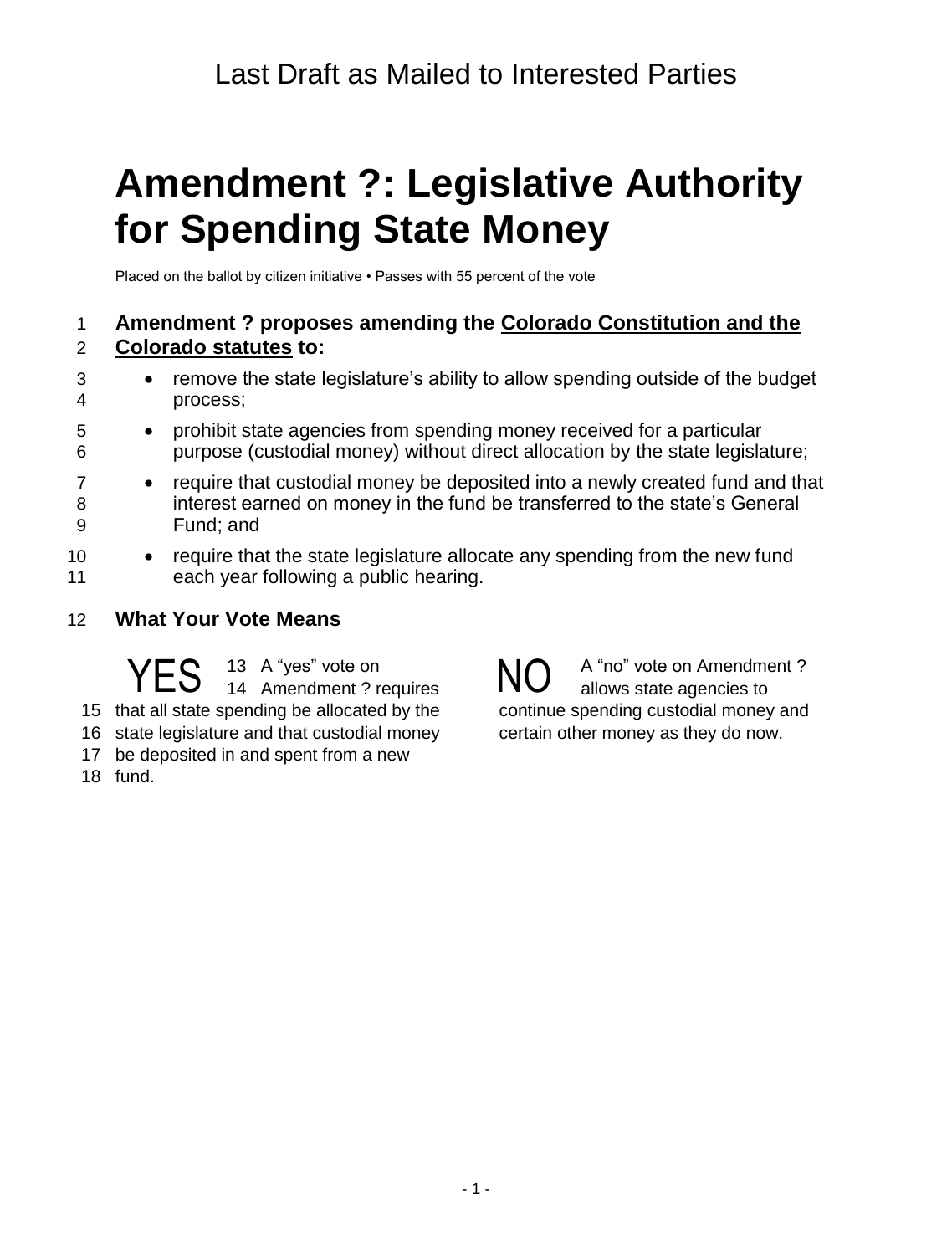## **Summary and Analysis for Amendment ?**

### **What does this measure do?**

The measure requires all state spending to be directly allocated, or

 "appropriated," by the state legislature, and removes the legislature's ability to pass laws that allow spending outside the budget process. In state government, an appropriation is the primary way the legislature directly allocates money to be

spent for state programs. By requiring appropriations for all spending, the

 measure disallows other currently legal ways for state agencies, public colleges and universities, and elected officials, such as the Governor or the Attorney

 General, to spend money without a direct allocation by the state legislature in the state budget.

In addition, the measure deposits custodial money in a new fund, called the

Custodial Funds Transparency Fund. It defines custodial money as money

- received by the state that must be used for a particular purpose. This includes
- money received from the federal government, as a legal settlement from a lawsuit, or as a donation from a private individual or organization. The word
- "custodial" is used to refer to the money because the state acts as the custodian 17 of the money to ensure that it is spent on the intended purpose.

 Each year, the legislature must allocate spending from the new fund and hold a public hearing with an opportunity for public comment. Any interest earned on money in the new fund is placed in the state's General Fund, where it may be used for any purpose.

### **How is spending authorized now?**

Under the Colorado Constitution, the state legislature has the power to direct

 how money will be spent by the government through the annual budget process. Each year, the state legislature passes the annual budget bill, completing a process that includes time for public input and debate by legislators. This bill

sets the amount of funding available for state programs, allowing state agencies

- to legally spend the money allocated to them. The budget does not typically determine the spending of custodial money, as these funds originate outside of state government, and the specific purpose for which they must be used is
- already determined. The legislature may also pass laws that authorize spending outside of the budget process.

### **How would the measure change the process for spending custodial money?**

- All state spending would require direct legislative allocation, including the spending of custodial money. The measure does not change the particular purpose for which custodial money must be spent. However, the state legislature may make different spending decisions than state agencies would to address
- that purpose, and the timing of when some moneys are spent may change.
- The state receives custodial money throughout the year, including when the
- legislature is typically out of session between May and December.
- Implementation of the measure could require the legislature to establish a new
- process to allow spending of custodial money outside of the regular legislative
- session, or to meet for a special session. These changes may affect the timing of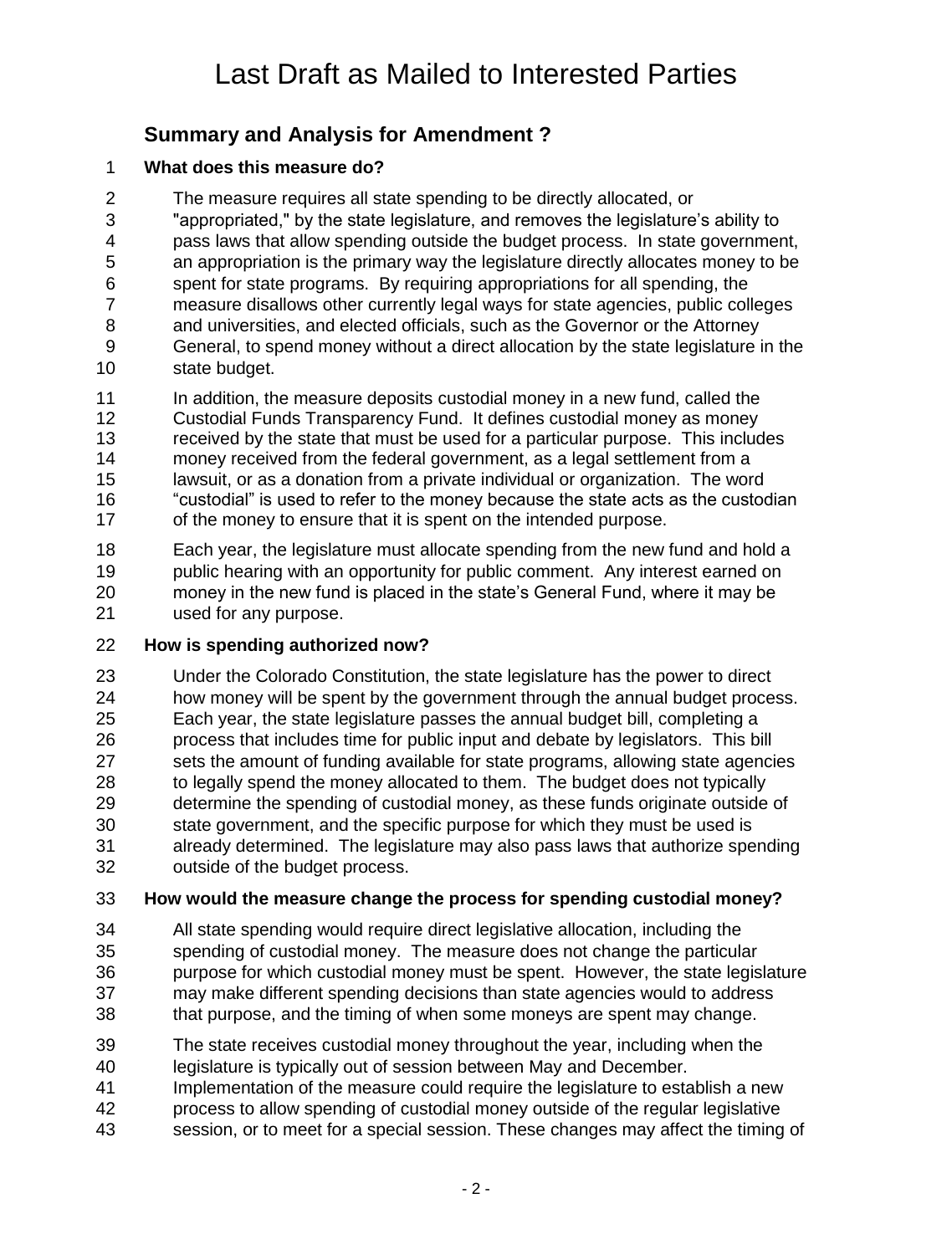# Last Draft as Mailed to Interested Parties

| 1<br>$\overline{2}$              | certain spending decisions, potentially resulting in delayed or interrupted<br>operations until spending is directly allocated.                                                                                                                                                                                                                                                                       |  |  |  |  |
|----------------------------------|-------------------------------------------------------------------------------------------------------------------------------------------------------------------------------------------------------------------------------------------------------------------------------------------------------------------------------------------------------------------------------------------------------|--|--|--|--|
| 3                                | What are examples of money that the measure would affect?                                                                                                                                                                                                                                                                                                                                             |  |  |  |  |
| 4<br>5<br>6                      | The state legislature would have to directly allocate the spending of all funds,<br>including the following types of money that are not part of the current budget<br>process.                                                                                                                                                                                                                        |  |  |  |  |
| $\overline{7}$<br>8<br>9<br>10   | <b>Emergency relief funds.</b> For example, in 2020, the state received<br>\$1.67 billion in federal relief funds through the Coronavirus Aid, Relief, and<br>Economic Security Act (CARES Act), which was spent according to the<br>Governor's executive order.                                                                                                                                      |  |  |  |  |
| 11<br>12<br>13<br>14<br>15<br>16 | Other money from the federal government. The federal government<br>provides regular funding for many state programs each year including, but not<br>limited to, health care and human services, transportation, and education<br>programs. This money is custodial when federal law says how it should be<br>spent. Only some of this spending is currently directly allocated by the<br>legislature. |  |  |  |  |
| 17<br>18<br>19                   | Legal settlements. The state receives funds from various legal settlements,<br>$\bullet$<br>such as prior and ongoing opioid-related settlements. These funds are spent<br>by state agencies according to the applicable court orders.                                                                                                                                                                |  |  |  |  |
| 20<br>21<br>22                   | Transportation funding. Under an existing law, nearly all funding for state<br>$\bullet$<br>transportation projects is allocated by an independent commission rather than<br>by the state legislature.                                                                                                                                                                                                |  |  |  |  |
| 23<br>24<br>25                   | Grants. State agencies may receive competitive grant awards from the<br>$\bullet$<br>federal government or from private organizations, which may be spent on the<br>specific programs or purposes for which the grant was awarded.                                                                                                                                                                    |  |  |  |  |
| 26<br>27                         | Gifts and donations. State agencies, colleges, and universities may receive<br>$\bullet$<br>and spend gifts or donations.                                                                                                                                                                                                                                                                             |  |  |  |  |
| 28                               | What are other impacts of this measure?                                                                                                                                                                                                                                                                                                                                                               |  |  |  |  |
| 29<br>30<br>31                   | State revenue limit. Under current law, most custodial money is exempt from<br>the state's constitutional revenue limit. Under the measure, all custodial money<br>and the interest earned on it are exempt.                                                                                                                                                                                          |  |  |  |  |
| 32<br>33<br>34<br>35             | <b>Interest revenue.</b> Currently, interest earned on custodial money remains<br>available for the same purpose as the custodial money. This measure would<br>move interest earned on the Custodial Fund Transparency Fund into the General<br>Fund, where it could be spent by the legislature for any purpose.                                                                                     |  |  |  |  |
|                                  | For information on those issue committees that support or oppose the<br>measures on the ballot at the November 2, 2021, election, go to the<br>Colorado Secretary of State's elections center web site hyperlink for ballot<br>and initiative information:                                                                                                                                            |  |  |  |  |

http://www.sos.state.co.us/pubs/elections/Initiatives/InitiativesHome.html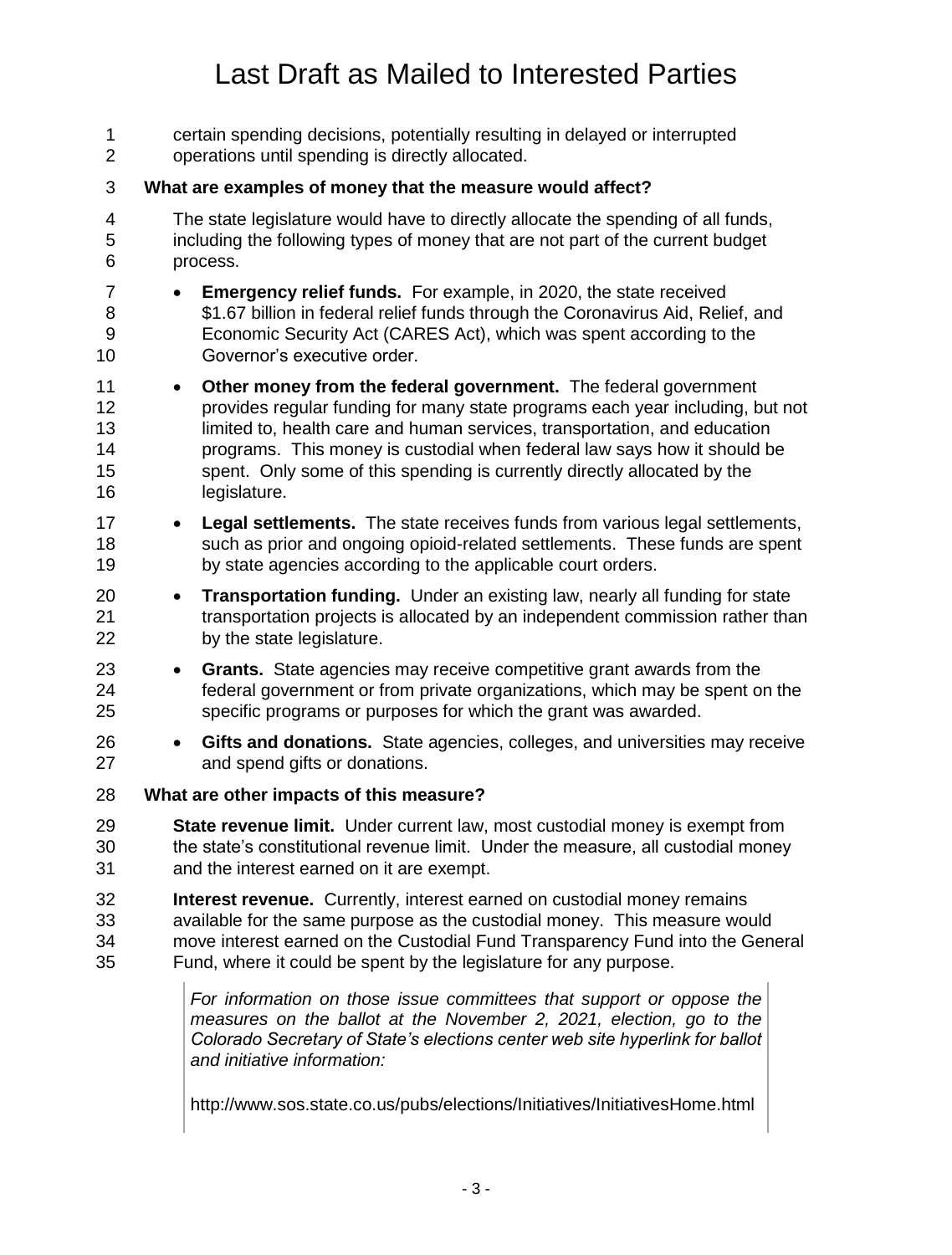# Last Draft as Mailed to Interested Parties

### **Argument For Amendment ?**

2 1) The measure increases transparency and accountability in state government. The Governor, the Attorney General, and unelected administrators in state agencies currently spend large amounts of custodial money, often without public input or accessible public records. By requiring that all state spending be directly allocated by elected representatives, the measure allows for public participation and provides transparency in how funds are spent.

### **Argument Against Amendment ?**

9 1) The measure adds unnecessary and expensive bureaucracy and risks significant unintended consequences. A longer allocation process could delay or interrupt state services, including emergency responses to public health or wildfire disasters. Further, making grant funding subject to additional steps could jeopardize Colorado's competitiveness for grant awards, resulting in the state receiving less money. Finally, the measure shifts decision-making from program experts and independent commissions to a political process in the state legislature.

### **Fiscal Impact for Amendment ?**

- Amendment ? increases state spending on the budgeting process, may change how custodial money is spent, and may affect state revenue, as discussed below.
- **State spending.** The measure increases spending by at least \$1.0 million annually to add new staff in state agency budget offices and the legislative budget committee. The additional staff are needed because the measure requires state agencies to submit proposed spending of custodial money for allocation by the state legislature.
- Other state spending could be affected if the state legislature makes different spending decisions than would be made by state agencies. While the purpose of the spending is not altered, the state legislature could fund different programs to implement that purpose.
- **State revenue.** The overall impact of the measure on state revenue is unknown and depends on how the measure is implemented. Because custodial funds must be placed in the new fund before being spent, the measure could move interest earnings to the General Fund rather than funds controlled by state agencies. However, whether interest earnings increase or decrease depends on many factors, including the different rates of return of the two funds and the amount of time the money remains in the new fund.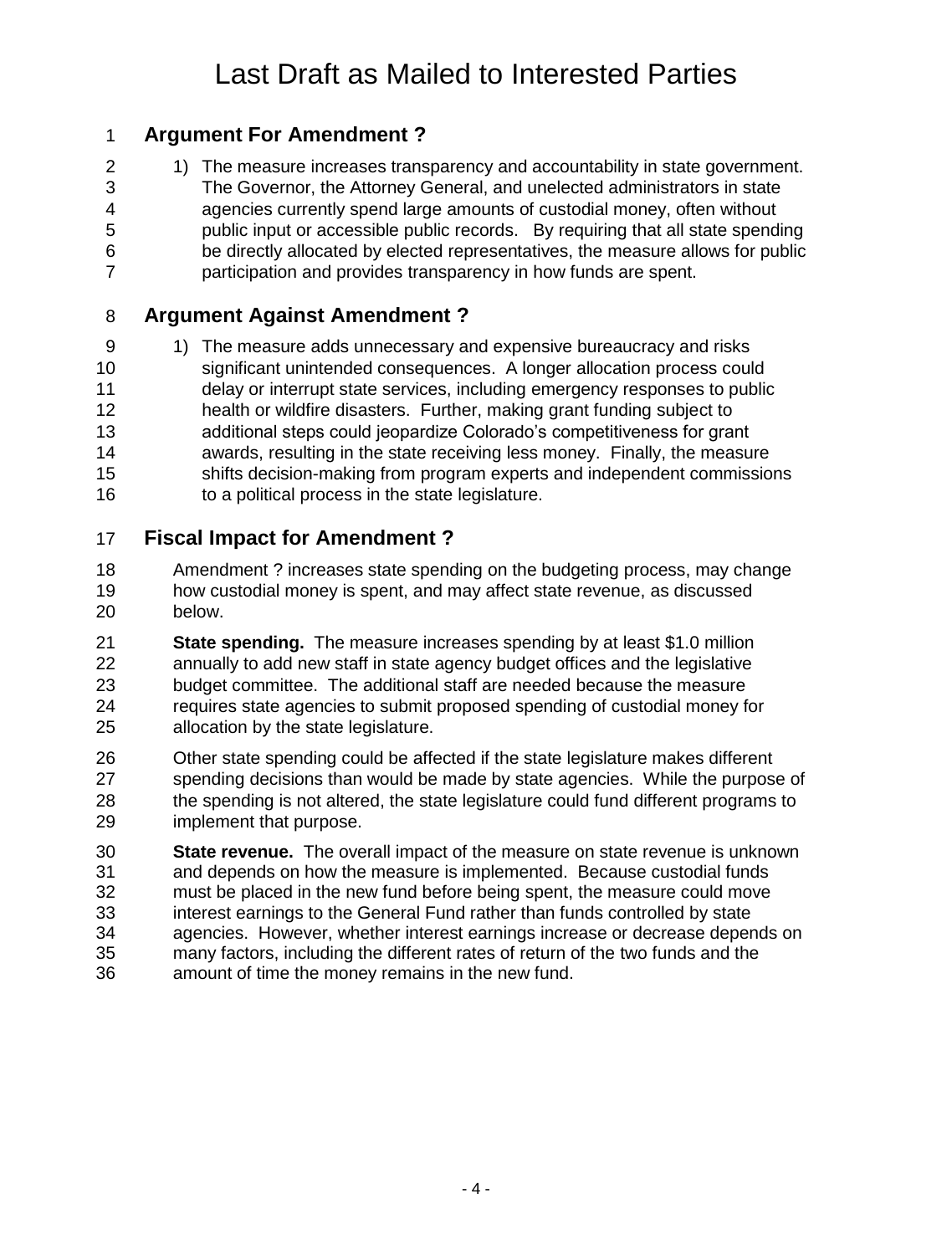# Last Draft Comments from Interested Parties

#### **Amendment 78 Legislative Authority for Spending State Money**

**Legislative Council Staff received no public comments on the last mailed draft of Amendment 78.**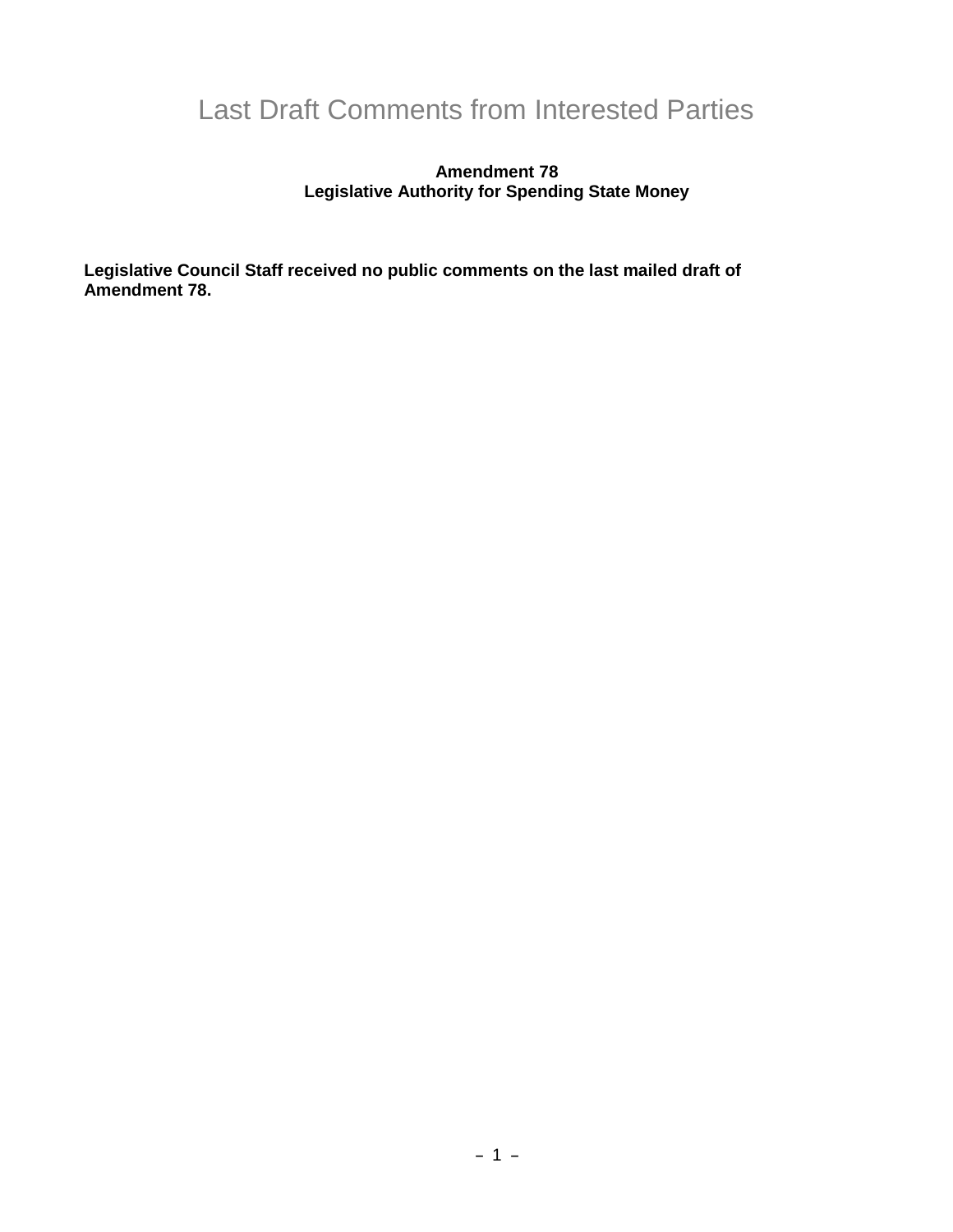### **Amendment 78 Legislative Authority for Spending State Money Contact List**

| <b>Interested Party</b> | <b>Organization Name</b>                | <b>Email Address</b>                   |
|-------------------------|-----------------------------------------|----------------------------------------|
| Luisa Altmann           |                                         | luisamaltmann@gmail.com                |
| Desiree Baber           | FLAGSubcommittee - Independent          | healinghands.db@gmail.com              |
| Tim Bergman             | <b>HCPF</b>                             | timothy.bergman@state.co.us            |
| Jean Billingsley        | State of Colorado, Legislative branch   | jean.billingsley@state.co.us           |
| Angie Binder            |                                         | angie@coloradopetroleumassociation.org |
| Matt Bishop             | Legislative Council Staff               | matt.bishop@state.co.us                |
| Melissa Bloom           | <b>CDE</b>                              | bloom_m@cde.state.co.us                |
| Theresa Booco           | City of Wesminster                      | tbooco@cityofwestminster.us            |
| Jonathon Bray           | Office of the Governor                  | jonathon.bray@state.co.us              |
| David Broadwell         | Colorado Municipal League               | dbroadwell@cml.org                     |
| Richard Brown           |                                         | dickscuba@gmail.com                    |
| Sarah Chapa             | Dept of Natural Resources               | sarahchapa8@gmail.com                  |
| Monica Colbert Burton   | 76 Group                                | monicaburton@76.group                  |
| <b>Ed DeCecco</b>       |                                         | ed.dececco@state.co.us                 |
| Greg Dorman             | <b>DMVA</b>                             | greg.dorman@state.co.us                |
| <b>Brad Duca</b>        | Colorado Department of Corrections      | bradley.duca@state.co.us               |
| Monica Dunn             |                                         | monica.dunn@state.co.us                |
| Alexa Eastburg          | Common Sense Institute                  | alexa@csinstituteco.org                |
| Cathy Eslinger          |                                         | Cathy.eslinger@state.co.us             |
| Michael Fields          |                                         | mfields@coloradorisingaction.org       |
| Rhonda Fields           | Colorado Senate                         | rhonda@rhondafields.org                |
| Sarah Fischer           | Elizabeth Fire Protection District      | s.fischer@elizabethfire.org            |
| Erik Gamm               | Common Sense Institute                  | erik@csinstituteco.org                 |
| Tiffany Goldman         | The Health Center                       | tiffany@thchealth.com                  |
| Karlin Gray             | House Majority                          | karlin.gray@state.co.us                |
| <b>Matthew Groves</b>   | <b>CADA</b>                             | matthew.groves@colorado.auto           |
| Robert Hamilton         | Robert Hamilton for Aurora City Council | rh34aurora@gmail.com                   |
| Charles Heatherly       | Republican Study Committee of Colorado  | charlesaz42@aol.com                    |
| Robert Jaros            | Dept. of Personnel & Administration     | bob.jaros@state.co.us                  |
| Chuck Jensen            | <b>Aims Community College</b>           | chuck.jensen@aims.edu                  |
| PJ Johnson              |                                         | pj.johnson@state.co.us                 |
| Erin King               | <b>NA</b>                               | cosmiclaughter1@yahoo.com              |
| Rebecca Kisner          | Colorado House Democrats                | rebecca.kisner@state.co.us             |
| Patti Kurgan            |                                         | patricia.kurgan@gmail.com              |
| <b>Brad Lang</b>        | Colorado Department of State            | brad.lang@sos.state.co.us              |
| Ryan Long               | Colorado Dept. of Transportation        | ryan.c.long@state.co.us                |
| Philip Lyons            |                                         | philip_Lyons@uhc.com                   |
| Joshua Mantell          | The Bell Policy Center                  | mantell@bellpolicy.org                 |
| N. Menten               |                                         | nmlakewood@gmail.com                   |
| Rachael Minore          | <b>Adams County</b>                     | rminore@adcogov.org                    |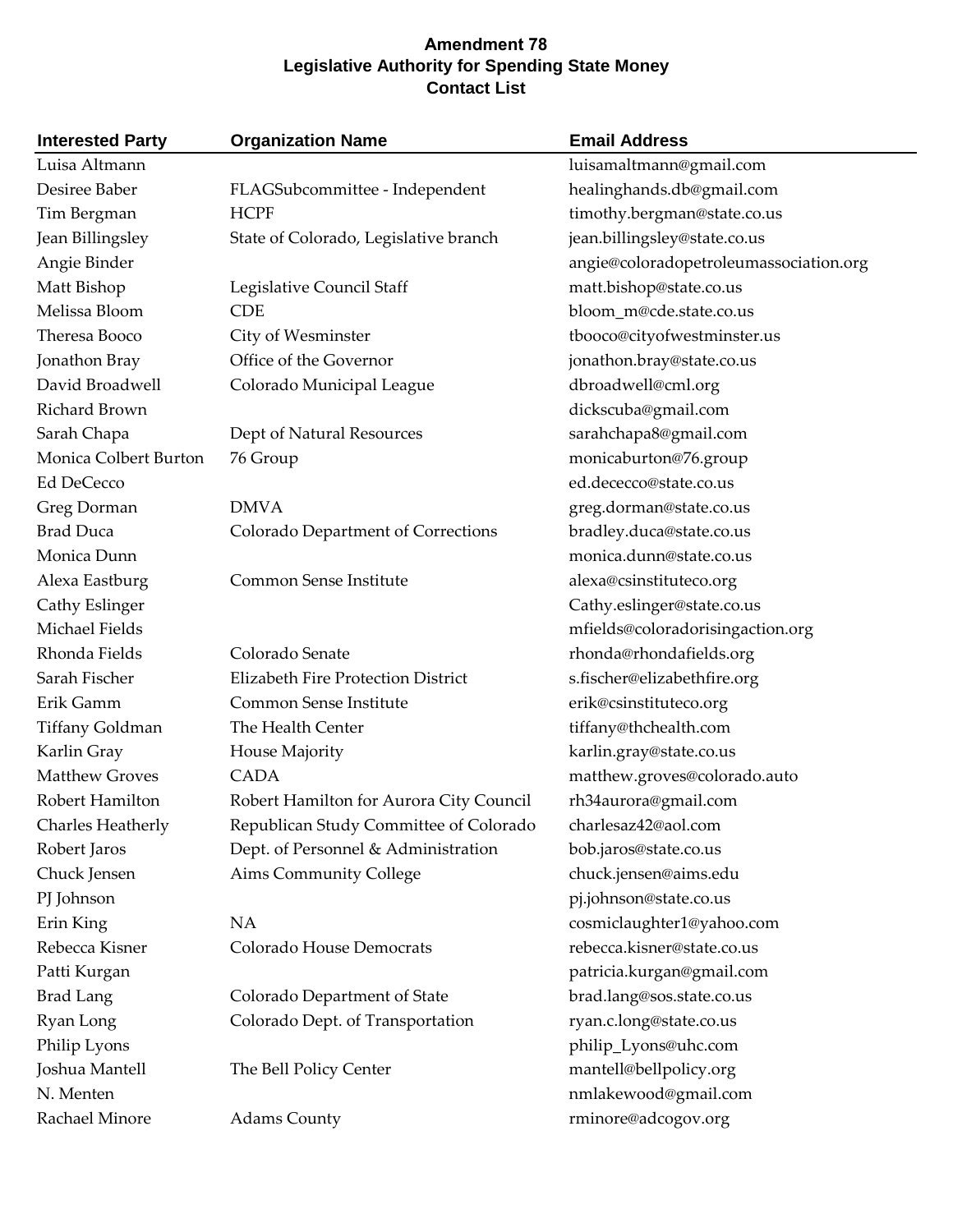### **Amendment 78 Legislative Authority for Spending State Money Contact List (Cont.)**

| <b>Interested Party</b> | <b>Organization Name</b>                  | <b>Email Address</b>                   |
|-------------------------|-------------------------------------------|----------------------------------------|
| Kim Monson              |                                           | kim@kimmonson.com                      |
| Meredith Moon           | <b>OSPB</b>                               | meredith.moon@state.co.us              |
| Kurt Morrison           | Office of the Attorney General            | kurtis.morrison@coag.gov               |
| <b>Tammy Nelson</b>     | Office of the State Controller            | tammy.nelson@state.co.us               |
| Mallory O'Connell       | Larimer County                            | oconnema@co.larimer.co.us              |
| Emily Orr               | <b>HCPF</b>                               | emily.orr@state.co.us                  |
| Nico Pento              | Terrapin                                  | npento@terrapincarestation.com         |
| Dakota Petersen         | <b>OSA</b>                                | Dakota.Peterson@state.co.us            |
| David Porter            | State of Colorado                         | david.porter@state.co.us               |
| Erin Reynolds           |                                           | erin.reynolds@state.co.us              |
| Paul Reynolds           | Office of the State Controller            | paul.reynolds@state.co.us              |
| Matt Samelson           |                                           | msamelson@dkfoundation.org             |
| Acacia Scavone          | Public Trust Advisors, LLC                | acacia.scavone@publictrustadvisors.com |
| Bettina Schneider       | <b>HCPF</b>                               | bettina.schneider@state.co.us          |
| <b>Andrew Short</b>     |                                           | andrew@engage-strategies.com           |
| Michael Steppat         | Colorado PERA                             | msteppat@copera.org                    |
| Greg Tanner             | Dept. of Health Care Policy and Financing | greg.tanner@state.co.us                |
| Luke Teater             |                                           | luke.teater@state.co.us                |
| Karen Thurow            | Denver Theatrical Stage Employees Local 7 | kthurow@gmail.com                      |
| Chris Truty             | Mapalytics LLC                            | chris@forumstrategies.pro              |
| Michael Valdez          | Special District Assoc. of Colorado       | michael@sdaco.org                      |
| Lili Valis              | Common Sense Institute                    | lili@csinstituteco.org                 |
| Scott Wasserman         | <b>Bell Policy Center</b>                 | wasserman@bellpolicy.org               |
| Jack Wylie              | Dept. of Personnel & Administration       | jack.wylie@state.co.us                 |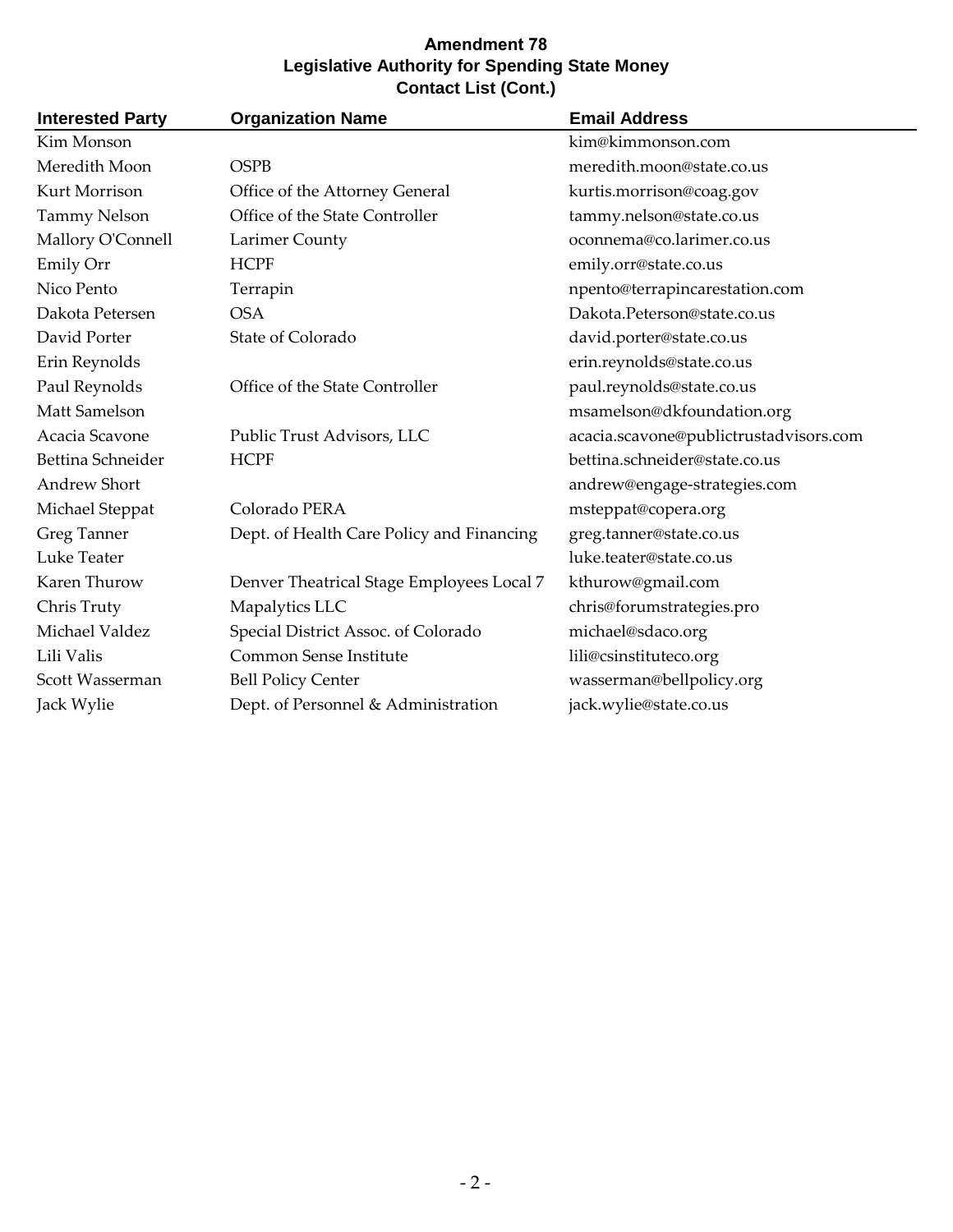### **Amendment 78 Legislative Authority for Spending State Money**

### **Ballot Title:**

 Shall there be an amendment to the Colorado Constitution and a change to the Colorado Revised Statutes concerning money that the state receives, and, in connection therewith, requiring all money received by the state, including money provided to the state for a particular purpose, known as custodial money, to be subject to appropriation by the general assembly after a public hearing; repealing the authority to disburse money from the state treasury by any other means; requiring all custodial money to be deposited into the newly created custodial funds transparency fund and the earnings on those deposits to be transferred to the general fund; and allowing the state to retain and spend all custodial money and earnings and revenue on that custodial money as a voter-approved revenue change?

#### **Text of Measure:**

- *Be it enacted by the People of the State of Colorado:*
- **SECTION 1.** In the constitution of the state of Colorado, section 33 of article V, **amend** section 33 as follows:

15 No moneys in the state treasury, NOR CUSTODIAL MONEYS, shall be disbursed therefrom by the

16 treasurer except upon appropriations made by law, or otherwise authorized by law, and any amount disbursed shall be substantiated by vouchers signed and approved in the manner

- prescribed by law.
- **SECTION 2.** In Colorado Revised Statutes, 24-31-108, **amend** (5) as follows:

 (5) If all or a portion of any money received by the attorney general and paid to the department of the treasury pursuant to subsection (2) of this section is custodial money, the attorney general 22 shall direct the state treasurer in writing to place such custodial money in a separate account. Any custodial money placed in a separate account pursuant to this subsection (5) is not subject to annual appropriation by the general assembly. A copy of the written direction to the state treasurer must be delivered to the joint budget committee. Such written direction must set forth the basis for the attorney general's determination that the money is custodial money and must specify the manner in which the money will be expended. Such written direction must be given to the state treasurer within thirty days after the date the money is paid to the department of the treasury. Any custodial money placed in a separate account pursuant to this subsection (5) must be expended 30 only for the purposes for which the money has been provided. The department shall provide with its annual budget request an accounting of how custodial money has been or will be expended. For informational purposes, the expenditure of such money may be indicated in the annual general appropriation act.

**SECTION 3.** In Colorado Revised Statutes, 24-75-201, **add 3(d)(e)(f) and (g) as** follows:

(3)(D) AS USED IN THIS SECTION, UNLESS THE CONTEXT OTHERWISE REQUIRES, "CUSTODIAL MONEY"

OR "CUSTODIAL FUNDS" MEANS MONEY RECEIVED BY THE STATE: